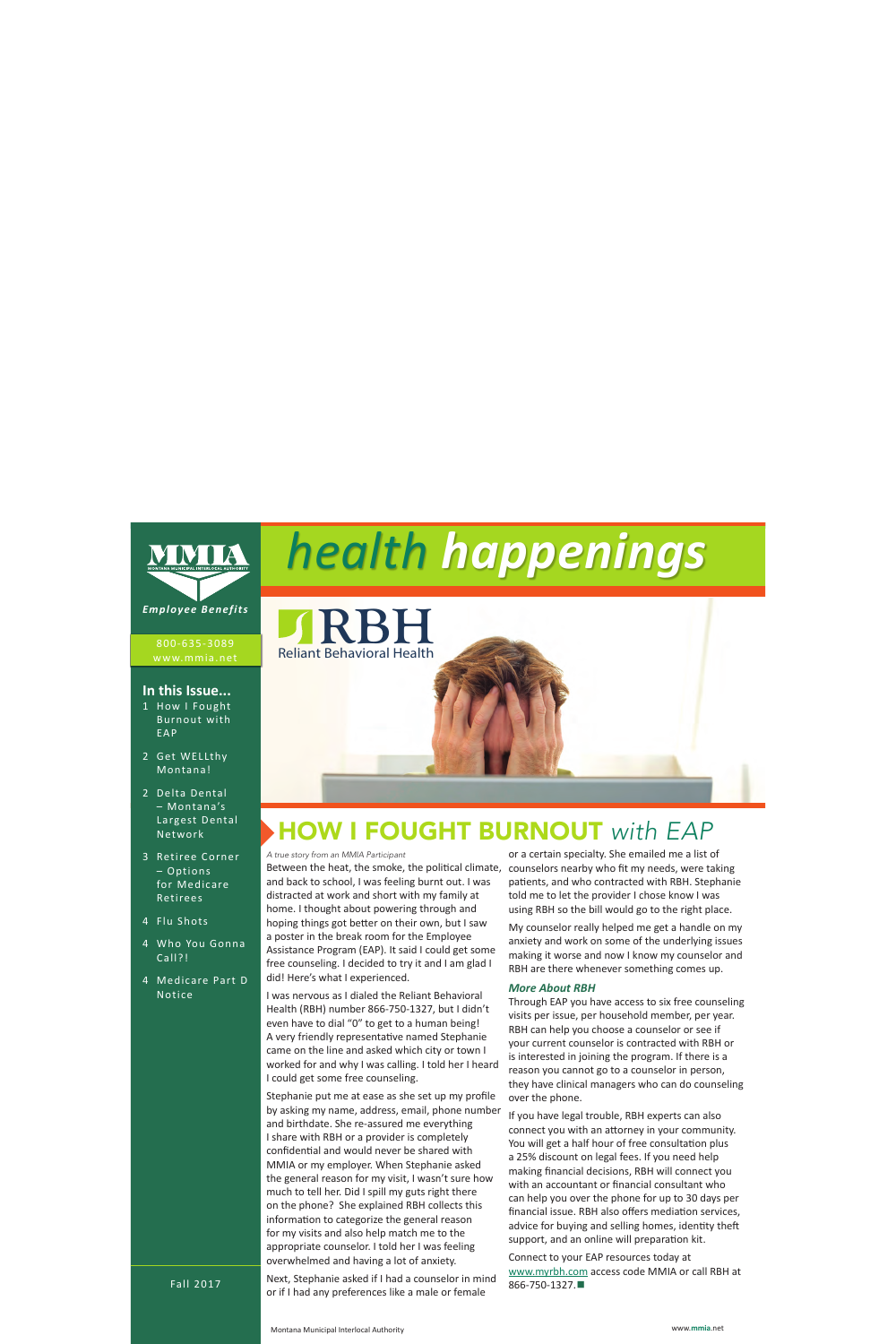## GET WELLTHY MONTANA!

Wellness season in full swing—the last day to get your health screening is September 30. To schedule your screening, go to our wellness website, www.GetWellthyMT.com. If you've already missed your date, you can still try to sign up for a screening scheduled at a nearby location, attend at a Montana Health Center, or you can contact It Starts With Me (ISWM) for other possible alternatives.

Remember, we made a few changes to the program this year. Dependent children on the MMIA Plan 18 years and older are no longer eligible to earn an incentive. Also, we're not giving an incentive for being nicotine free, but if 80% or more of your City/Town's employees participate in the screening, then everybody who had a screening will earn \$50!

By this November, everybody who has attended a screening should receive information about which outcomes have been met, and which ones still require improvement. Keep in mind, if you are having trouble reaching any of the outcomes, give ISWM a call at 1-800-425-6230. MMIA and ISWM are both here to help you get WELLthy!

Please note that gift cards will be distributed by the end of December. **■**

**– Montana's Largest Dental Network**



### **A DELTA DENTAL**

Did you know Delta Dental has the largest dental network in Montana? Below are some frequent questions and misconceptions about Delta Dental's network.

### *Q: Which dentist is the best deal with Delta Dental Insurance?*

A: You save the most by visiting a Delta Dental PPO dentist. Your next best bet, Delta Dental Premier®, is the largest dental network nationwide.

Both networks offer:

- Reduced out-of-pocket costs
- No claims to fill out
- Large selection of dentists
- Quality assurance

### *Q: How do I find a PPO or Premier Dentist?*

A: Visit www.deltadentalins.com/enrollees or call 1-800- 521-2651. Keep in mind, your dentist may not know if they are in-network or which level of network they are. Always rely on Delta to find an in-network dentist.

### *Q: My dentist says he/she does not accept Delta insurance. Can I still go there?*

A: Yes. If your dentist is not part of the Delta network, your benefits still apply and MMIA will still reimburse you for services. It just means your \$2,000 annual benefit maximum will not stretch as far because non-network dentists can charge as much as they want for services.

#### *Q: Can my dentist join the Delta network?*

A: Yes. You can send Delta a request to reach out to your dentist or encourage your dentist to contact Delta directly. Delta has the largest dental network in Montana and can tell your dentist about the advantages to them and their patients of joining.

### *Q: My dentist has expressed concerns about working with Delta. What should I do?*

A: Contact MMIA Employee Benefits by calling 1-800-635- 3089 ext. 4. We want to know if there are questions or concerns regarding the vendors of our Health Plan. **■**

|                                                  | <b>PPO Dentist</b>               | <b>Premier Dentist</b>           | <b>Out-of-Network Dentist</b>    |
|--------------------------------------------------|----------------------------------|----------------------------------|----------------------------------|
| <b>Dentist Charges</b>                           | \$900                            | \$900                            | \$900                            |
| <b>Dentist Accepts as Full</b><br><b>Payment</b> | \$685                            | \$745                            | \$900                            |
| <b>Plan Pays</b>                                 | $$685 \times 50\% =$<br>\$342.50 | $$745 \times 50\% =$<br>\$372.50 | $$745 \times 50\% =$<br>\$372.50 |
| <b>You Pay</b>                                   | $$685-$342.50 =$<br>\$342.50     | $$745-$372.50 =$<br>\$372.50     | $$900-$372.50 =$<br>\$527.50     |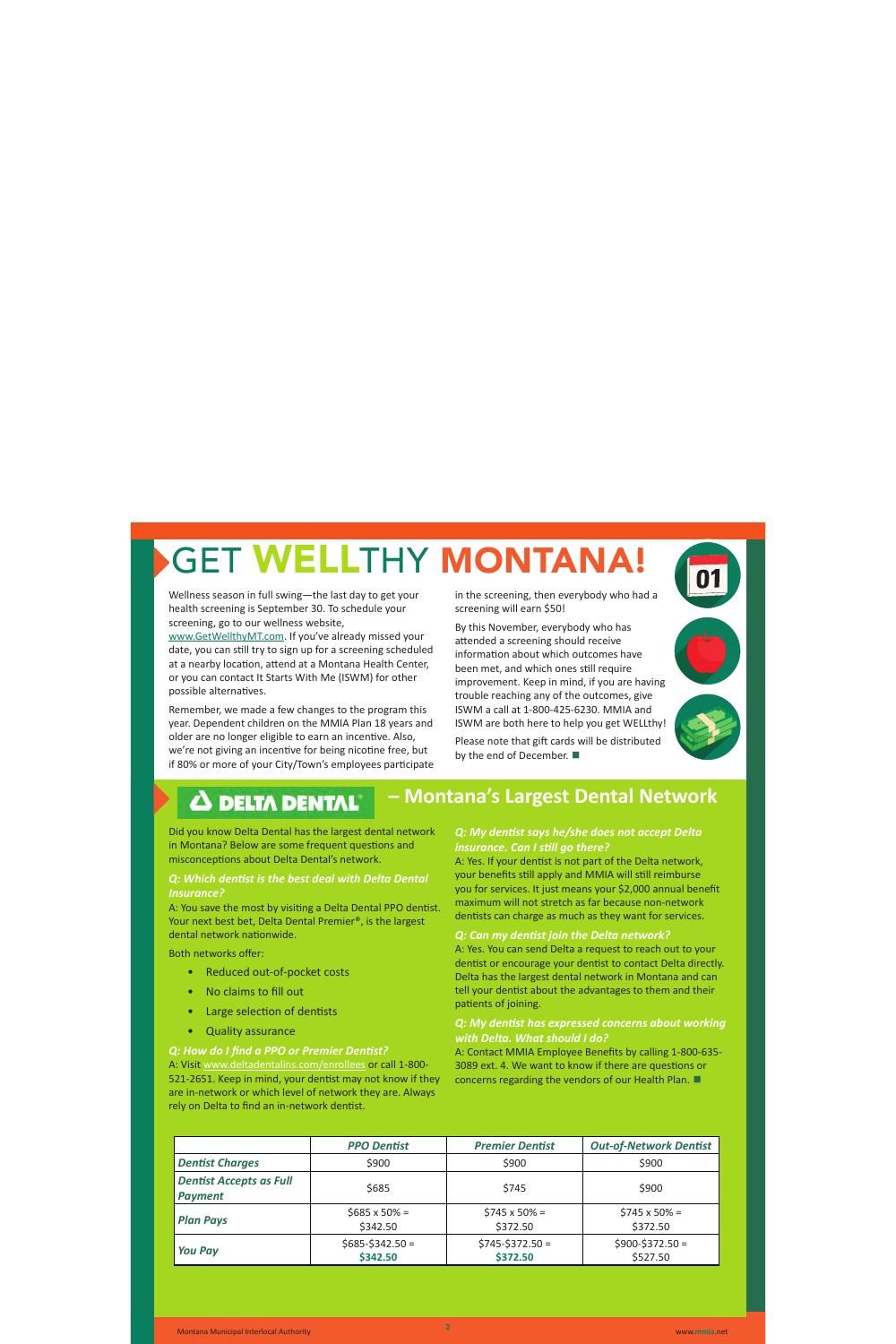### **Retiree Corner – Options for Medicare Retirees**

As you or your spouse approach age 65 and Medicare eligibility, you may wonder what will happen with your health coverage. The good news is, as an MMIA Plan participant, you have options!

### *Becoming Medicare Eligible*

If you are an active employee when you turn 65, it is your responsibility to sign up for Medicare Part A and send your city or town representative a copy of your Medicare card. Because you have a group health plan, you may be able to wait to sign up for Part B until you retire without a penalty. Contact a Medicare expert to learn more. As long as you remain an active employee on an MMIA Health Plan, MMIA will continue to pay as your primary insurer.

If you are retired and are 65 or over, it is your responsibility to sign up for Medicare Parts A and B and send your city or town representative a copy of your Medicare card.

### *Staying on the MMIA Plan as a Medicare Retiree*

When a retiree becomes Medicare-eligible, MMIA coverage automatically changes to being a secondary payer. That means if you go to the doctor, Medicare pays first and your MMIA benefits will apply to any bill left over. For example, John has a procedure and the hospital charges \$1,000. Medicare's allowable is \$800. Medicare pays \$600. That means there is \$200 left. John has MMIA coverage as secondary insurance. He hasn't met his deductible, so he has to pay \$200 outof-pocket.

MMIA plans are designed mainly to function as primary coverage and may not coordinate with Medicare in the most efficient way. This may mean you pay a higher monthly premium and more outof-pocket for services than if you had a Medicare Advantage or supplement plan, which are specifically designed to coordinate with Medicare.

### *MMIA-Sponsored Medicare Advantage Plans*

In order to offer retirees other options that may better compliment Medicare coverage, MMIA sponsors a menu of Medicare Advantage Plans through Blue Cross and Blue Shield of Montana. These plans:

- Have much lower monthly premiums than having an MMIA Plan as secondary insurance;
- Are designed to coordinate with Medicare. They start paying right after Medicare so you don't have to meet a deductible;



- Include prescription coverage that fills in the costly prescription "donut hole" left by many other Advantage plans and supplements on the market; and
- Have options to include low-cost dental, vision and hearing aid coverage.

For more information about the MMIA-sponsored Group Medicare Advantage Plans, contact Wendy Schermerhorn at 406-969-3000 askwendy101@gmail.com.

### *Other Options*

The MMIA-Sponsored Medicare Advantage Plan is just one of many options. Retirees may also consider contacting a certified insurance agent who specializes in Medicare to ask about other Medicare Advantage and supplement options.

#### *Things to Keep In Mind*

If you leave an MMIA Medical, Dental or Vision Plan as a retiree, you cannot come back. This includes leaving the MMIA Plan to join the MMIA-sponsored Group Medicare Advantage Plan. However, if you leave the MMIA Employee Benefit Plan for a Medicare supplement or Advantage Plan, your non-Medicare spouse can stay on the MMIA Plan. Also, if your spouse is a Medicare-eligible retiree, currently enrolled in an MMIA Plan or any other plan he/ she may join the MMIA-sponsored Group Medicare Advantage Plan.

If you are currently on an MMIA Dental and/or Vision Plan, you can continue that coverage even if you leave for another medical plan.

To make a change to your MMIA benefits, contact your city or town representative. **■**